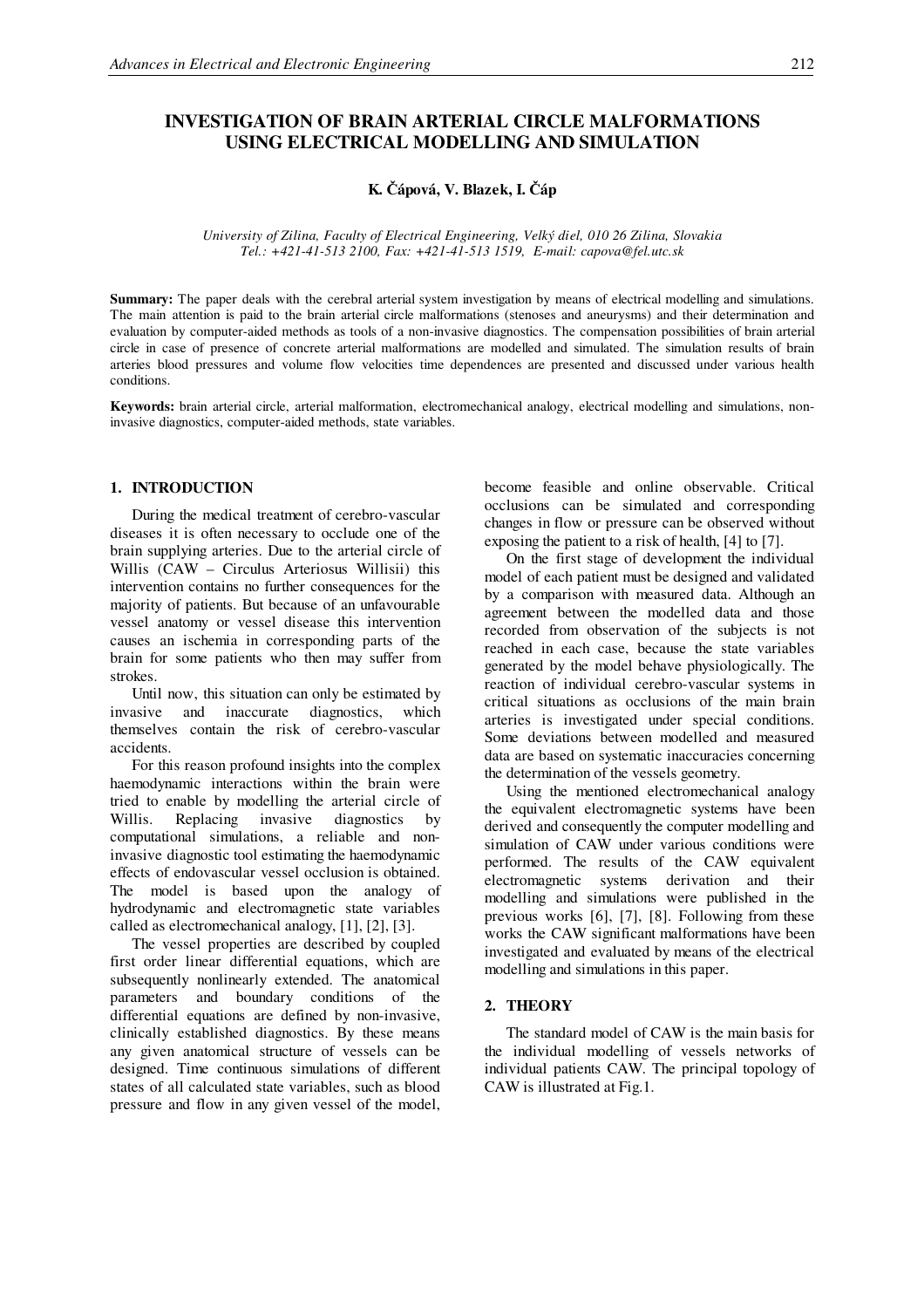

*Fig. 1. Topology of brain arterial system*

The basic equations of one vessel segment modelled by the equivalent electric two-port element according to the electromechanical analogy are expressed in terms of the haemodynamic state values in differential equations,  $[4]$ ,  $[5]$ 

$$
Z_i(t) = \int_0^t \frac{1}{L_i(t)} \left[ P_{i-1}(t) - P_i(t) - I_i(t) R_i(t) \right] dt + I_i(0)
$$
\n(1)

$$
P_i(t) = \frac{2}{3} \rho l^2 \left(\frac{I_i(t)}{Q_i(t)}\right)^2 + R_{di} \left[I_i(t) - I_{i+1}(t)\right] + \frac{Q_i(t) - Q_{iu}}{C_i(t, \omega)} + P_{ex.}(t)
$$
\n(2)

$$
Q_i(t) = \int [I_i(t) - I_{i+1}(t)]dt + Q_i(0),
$$
\n(3)

where  $I_i$  is the blood flow,  $P_i$  blood pressure and  $Q_i$ blood volume in the *i*-th vessel segment,  $R_i$  is a viscose friction resistance of flowing blood and *Rdi* resistance corresponding to the friction losses inside the vessel wall of segment *i*.

The vessels parameters in *i*-th vessel segment, resistance  $R_i$  and inductance  $L_i$  in longitudinal direction and the capacitance  $C_i$  and crossconductance  $G_i$  in transversal direction, depend on the vessel geometry and the elasticity of vessel walls. The formulas enabling their calculations are given, by following expressions, [2] and [3] 5

$$
R_i(t) = \frac{8 \eta l_i}{\pi r_i^4(t)}, \quad C_i(t, \omega) = \frac{3}{2} \frac{\pi l_i}{E_{di}(\omega)h_i(t)} \frac{r_{0i}^3}{r_i^2(t)}
$$

$$
L_i(t) = \frac{\rho l_i}{\pi r_i^2(t)}, \quad R_{di}(t) = \frac{2}{3} \frac{\eta_{0i}(t)h_i(t)}{\pi r_{0i}^3 l_i}, \quad (4)
$$

where  $\eta$  is the blood viscosity,  $l_i$  is the length of a vessel segment *i*,  $r_i$  vessel internal radius,  $r_0$  the vessel internal radius without drawing out,  $\rho$  is the blood density, *Edi* is the relative dynamic part of Young elasticity modulus, *h<sup>i</sup>* is the vessel wall thickness of segment *i*.

From the preoperative CAW risk estimation point of view there is the realistic simulation of the arterial malformations, especially stenoses, of the main importance in this area. In order to investigate the influences of an arterial stenosis in terms of the state values as blood pressure or blood velocity, the basic mathematical model, (e.g. in [6]), should be aided by the equation expressing the mutual continuity between the pressure drop caused by the stenosis and the blood flow through the vessel section under stenosis influence,

$$
\Delta P_{stenose}(t) = \frac{\eta K_v}{2\pi r^3(t)} I(t) + \frac{\rho K_t}{2\pi^2 r_0^4} \left(\frac{r_0^2}{r_{st}^2} - 1\right)^2 \left| I(t) \right| I(t) + \frac{\rho I_{st} K_u}{\pi r^2(t)} \frac{dI(t)}{dt},\tag{5}
$$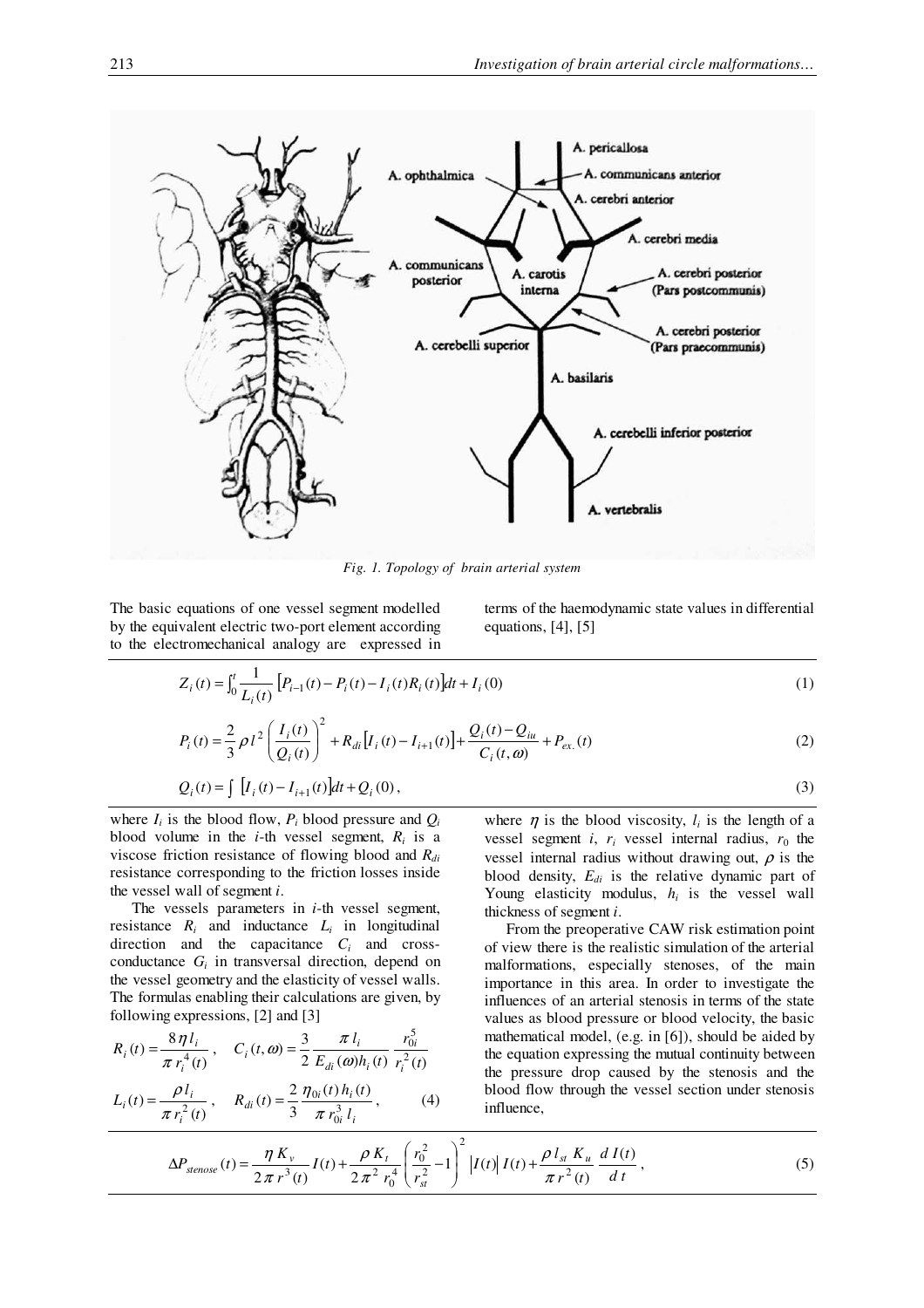in which the  $r(t)$  is the internal radius of the vessel (pipe) run through by blood,  $r_0$  the internal radius in the healthy vessel and  $r_{st}$  the internal radius in the place of the highest stenosis (which means maximum narrowing of the vessel).

The length of the stenosis is described by  $l_{st}$ ,  $\eta$  and  $\rho$  design the blood viscosity and density correspondingly. The coefficients  $K_t$ ,  $K_u$  and  $K_v$  were stated empirically, [5]. The shape (profile) of the stenose has been described by the cosinus function

$$
r(x) - r_0 - f(x), \text{ where } f(x) = \frac{\delta}{2} \left[ 1 + \cos \left( \frac{2\pi x}{l_{st}} \right) \right]
$$
  
and  $x = \left[ -\frac{l_{st}}{2}, \frac{l_{st}}{2} \right]$  (6)

The  $\delta$  is the maximum height of the stenosis, Fig. 2. The stenosis parameters for the simulation are also given at the Fig. 2. The nonlinearities caused by blood whirl, eq. (1), create the main reason for the intensified pressure drop in the vessel under stenosis influence.



*Fig. 2. Vessel segment with stenosis*.

According to the previous works the following stenosis parameters of the equivalent electric system of the vessel segment can be defined by the relations

$$
L_{st}(t) = \frac{\rho l_{st} K_u}{\pi r^2(t)}, \qquad R_{st}(t) = \frac{\eta K_v}{2 \pi r^3(t)}, \qquad R_{dp}(t) = \frac{\rho K_t |I(t)|}{2 \pi^2 r_0^4} \left(\frac{r_0^2}{r_{st}^2} - 1\right)^2 \tag{7}
$$

Then the equation (5) can be expressed by relations

$$
\Delta P_{stenose}(t) = \left[ R_{st}(t) + R_{dp}(t) \right] I(t) + L_{st}(t) \frac{dI(t)}{dt}
$$
  

$$
I(t) = \int \frac{1}{L_{st}(t)} \left[ \Delta P_{stenose}(t) - I(t) \left( R_{st}(t) + R_{dp}(t) \right) \right] dt + I(0)
$$
 (8)

The resistance  $R_{st}(t)$  is similar to the stationary longitudinal resistance in Hagen - Poisseuille law, [1], and it expresses the fact that with the increasing a vessel narrowing the viscose friction also grows up. Its value is strongly influenced by the stenosis geometry. The coefficient  $K_v$  is no more constant, but it is a function dependent on the stenosis shape. The term  $R_{dp}$  describes the resistance which arises

under the influence of the poststenotic turbulences and it depends only a little on the stenosis geometry. The equation (8) is the equivalent one to the differential equation (5), which describes the blood state values of a vessel segment without stenosis. In the case of a vessel segment with the stenosis *i* the following differential equation is used for the blood flows calculations

$$
I_i(t) = \int \frac{1}{L_{st}(t)} \Big[ P_{i-1}(t) - P_i(t) - I_i(t) \Big( R_i(t) + R_{st}(t) + R_{dp}(t) \Big) \Big] dt + I_i(0), \text{ with } R_i(t) = \frac{8 \eta l_i}{\pi r_i^4(t)}
$$
(9)

By the value  $L_{st}$  the effect of the blood inertial mass has been involved into the calculations.

In order to respect better the stenosis influence on the CAW haemodynamics the stenosis degree SD has been considered. The formula for the SD determination is

$$
SG = \left(1 - \frac{A_{st}}{A_0}\right) \times 100 = \left(1 - \frac{r_{st}^2}{r_0^2}\right) \times 100\tag{10}
$$

where  $A_0$  is the healthy vessel cross-section and  $A_{st}$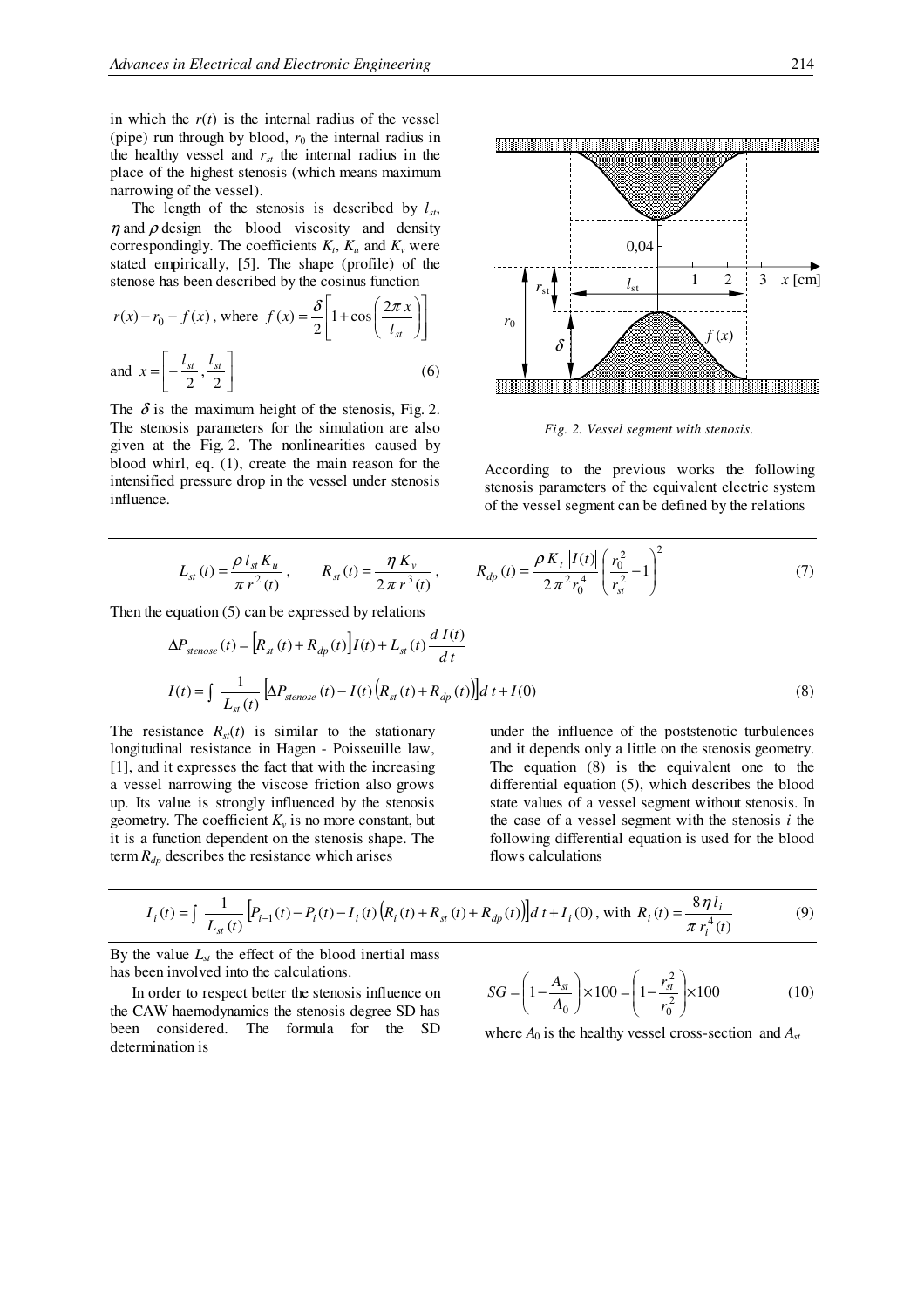

is the cross-section of the vessel under the stenosis. For the modeling reasons the stenosis has been placed in the Arteria carotis interna , concretely 5 cm above the splitting of Arteria carotis communis in the Arteria carotis interna and externa, Fig.1. The input

signal has been created by blood flow velocities in the right Arteria vertebralis and the left Arteria carotis interna.

The stenosis model is given at Fig. 3, where the modeled prestenotic vessel shunt is shown.

*Fig.3. Topology of the modelled prestenotic shunt.*



Fig. 4. The blood pressure time dependence in CAW in the case of stenosis in Arteria Carotis Interna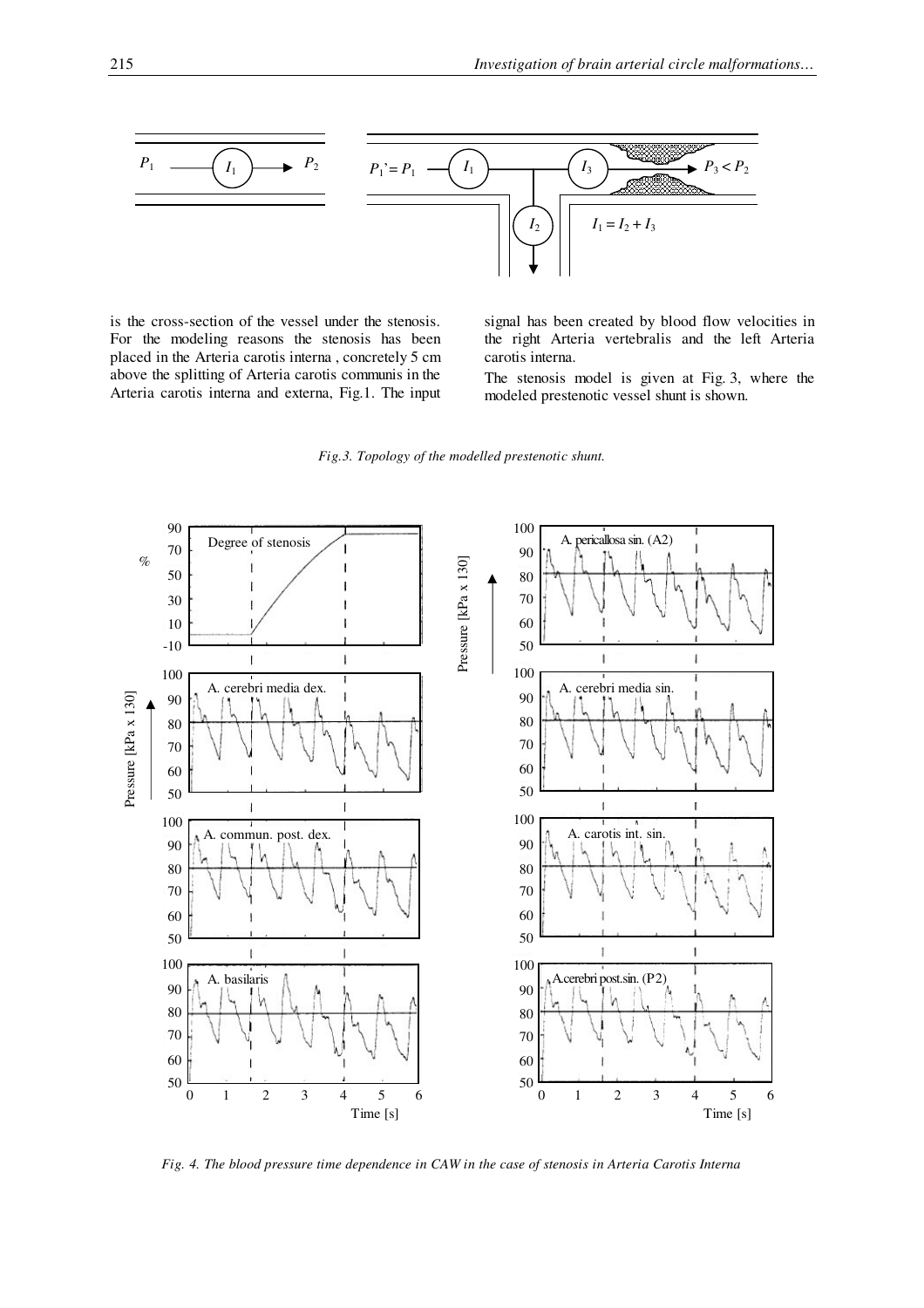

*Fig. 5. The blood flow time dependence in CAW in the case of stenosis in Arteria Carotis Interna*.

Because of stenosis the reduced blood flow I leaves the prestenotic vessel part  $(I_3 < I_1)$ . In order to keep the continuity principle the aided blood flow  $I_2$ leaves the modeled vessel segment through the shunt. The blood pressure in the prestenotic part hardly increases while the considerable pressure drop *P* in the poststenotic vessel part is remarkable  $(P_3 < P_2)$ . In the principle the flow  $I_2$  corresponds to a prestenotic blood roundabout way into other vessels, in this case benefit to Arteria carotis externa or Arterie subclavia and it leads to a less congestion of the poststenotic areas.

#### **3. RESULTS**

The following simulation results according to the CAW topology, Fig. 1, and with a slowly continuous increase of stenosis degree are presented in Fig. 4 and Fig. 5. The graphs represent the blood pressure and blood flow time dependences in various intracranial arteries (of CAW).

The vessel segment (Arteria carotis interna sinistra)

parameters, [4], [5], used for the simulation are given by following way, radius  $r_0 = 0.192$ cm, length  $l =$ 5cm, elasticity  $E_l = 1,1652 \times 10^6$  g/cm.s<sup>2</sup> and pulse wave velocity PWV = 925cm/s. The maximum stenosis degree was  $SG_m = 83\%$ , the stenosis length was  $l_{st} = l = 5$ cm. The mean arterial pressure corresponds in all vessels before the stenosis introduction to the mean pressure values given in the literature, [4], [5], Fig. 1.

In the case of blood pressure the significant changes occur as far as the stenosis degree value is about 70%. The small blood pressure drop is by the reduced congestion in the CAW evident and in accordance with the principle of continuous pipes the pressure drop in all other vessels is also possible to explain.

Also in the case of blood flow, a nonlinear part of the whole resistance  $R_{dp}$  becomes more important than the linear one  $R_{st}$  mainly with the growth of the stenosis degree. The most distinct is the reducing of the blood flow in the right Arteria carotis interna behind the stenosis, while the flow in the left Arteria